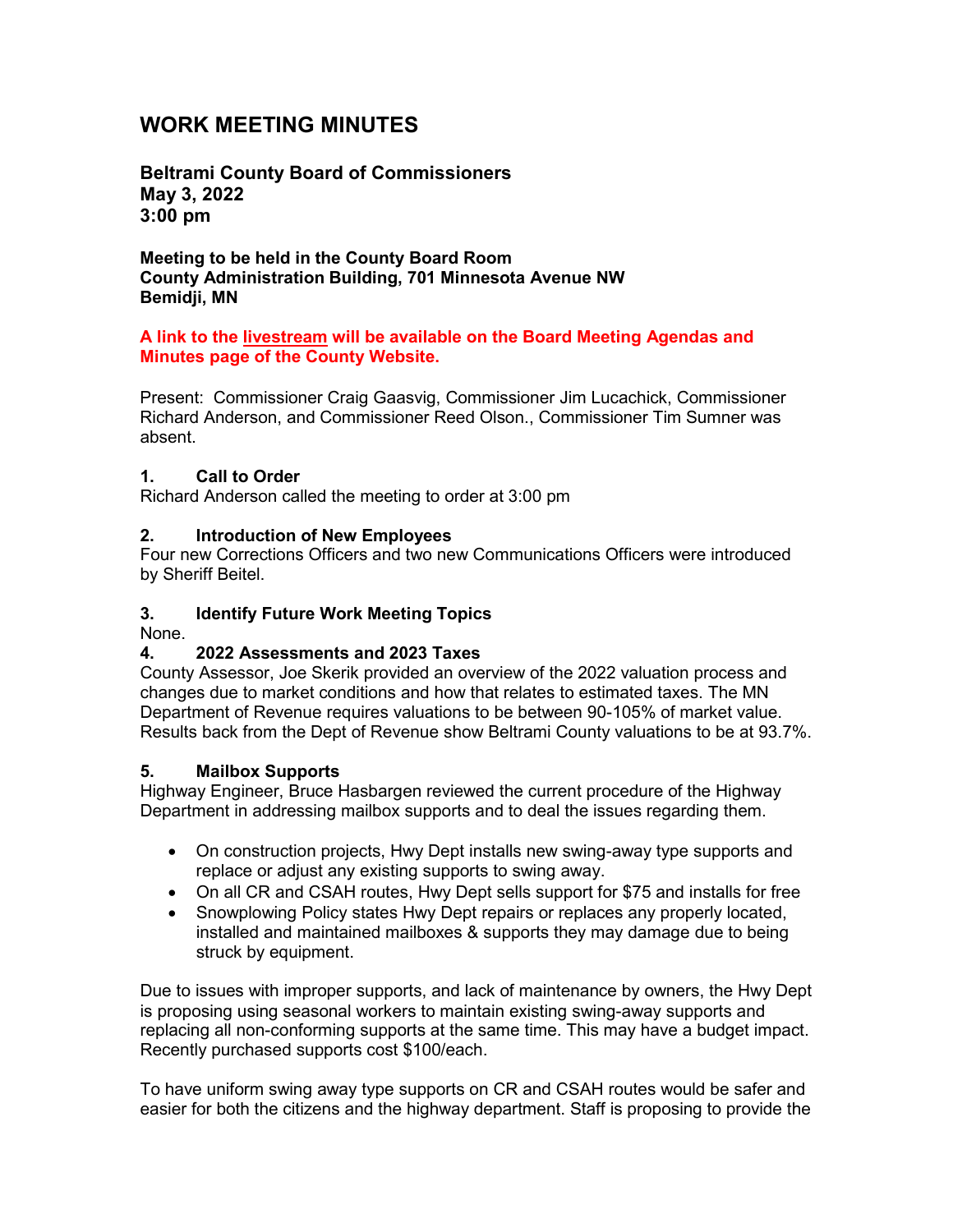supports at no cost as well as the installation. This would require a change to the Fee Schedule either now, or when the 2023 Fee Schedule is adopted. Work would be done in accordance with the amount of funds budgeted each year. The Board was in favor of beginning the work after approval of the 2023 Fee Schedule and staying within budget.

### **6. Highway Maintenance Shop**

Highway Engineer, Bruce Hasbargen summarized the maintenance shop issues at the Highway Department, main location on Adams Ave:

The existing Highway Equipment Maintenance Shop was constructed in 1974 as part of the Highway Department building. Modern highway equipment and trucks are much larger than what the facility was originally designed for. Employees work at outdoor temperatures for spring/summer/fall. The Shop does not have a general air exchange system but does have a system specific for venting vehicle exhaust. Maintaining roads is an essential service and maintaining the equipment used to maintain those roads is an extension of that service. Providing an updated Shop facility will improve the ability to maintain equipment and provide for a better working environment for the mechanics.

A feasibility study was conducted in 2016 to review options. In summary, the recommendation was to construct a new Shop attached to the existing building. The estimated cost at the time was \$2 million. It was pointed out by Commissioner Lucachick, that a 2016 estimate would have no relevance in the current construction market and should not be used as an indicator of project costs.

County State Aid Highway Construction funds and County Local Option Sales Tax funds can be used to construct maintenance facilities, if approved by the County Board. The Highway Department proposes that we use CSAH funds to make bond payments over a timeframe, such as \$500,000 for 4 years. Also, consideration of ARP funding or utilizing funds that were offset by ARP funds.

After further discussion by the Board, it was the consensus that no action be taken at this time and we wait and see what happens in the construction industry. However, beginning the process to budget for the project at a future date would be advisable.

### **7. Recorded Documents/Laredo Subscription**

County Recorder, Charlene Sturk, reviewed the newly implemented Laredo Subscription for the public to access recorded documents. Her presentation included comparisons with similar services provided by surrounding Counties and examples of fee structures. Her review also included the various ways to access County Recorded Documents and the availability of additional information or assistance at any time by contacting the County Recorder's Office. The Board asked Ms. Sturk to reach out to Jesse Westrum of NWMAR in response to his letter to the Board.

### **8. One Watershed One Plan Upper Red Lake Discussion**

Environmental Services Director, Brent Rud, discussed the One Watershed One Plan for Upper Red Lake. The SWCD has met with all the partners and discussed the potential timeframe for submitting a grant and working on the Plan. It was agreed that the next grant cycle would be appropriate, which is anticipated grant application submittal deadline of June 10, 2022. Beltrami County is a part of 8 of the total 64 watersheds in Minnesota.